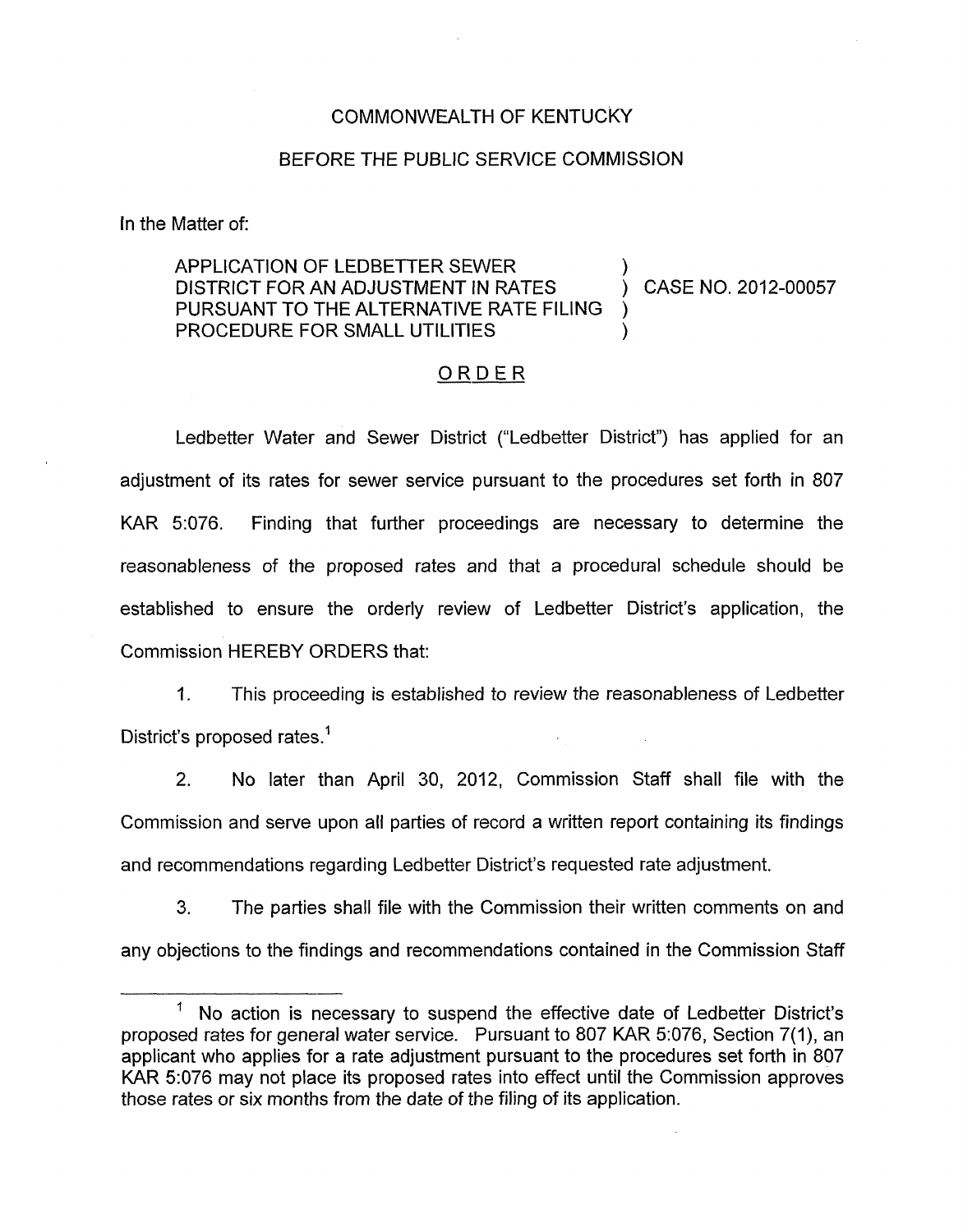Report no later than May 15, 2012, or 14 days after the date of the filing of the Commission Staff Report, whichever occurs earlier, Any party may file with such submission any additional evidence for the Commission's consideration.

4. A party's failure to file written objections to a finding or recommendation contained in the Commission Staff Report by May 15, 2012, or 14 days after the date of the filing of the Commission Staff Report, whichever occurs earlier, shall be deemed as agreement with that finding or recommendation.

5. No later than May 15, 2012, or 14 days after the date of the filing of the Commission Staff Report, whichever occurs earlier, each party shall notify the Commission in writing whether this matter may be submitted for decision based upon the existing record without hearing.

6. Unless all parties request that this matter be submitted for decision upon the existing record, an informal conference shall be held in this matter **on** May 31, 2012 at 1130 p.m., Eastern Daylight Time, at the Commission's offices at 211 Sower Boulevard, Frankfort, Kentucky.

7. Unless all parties request that this matter be submitted for decision upon the existing record, a formal hearing in this matter shall be held in the Commission's offices at 211 Sower Boulevard, Frankfort, Kentucky at a date and time to be announced in a subsequent Order.

8. Each party shall file with the Commission, no later than June 8, 2012, a list of the persons it intends to call as witnesses at the scheduled hearing and a summary of each witness's testimony.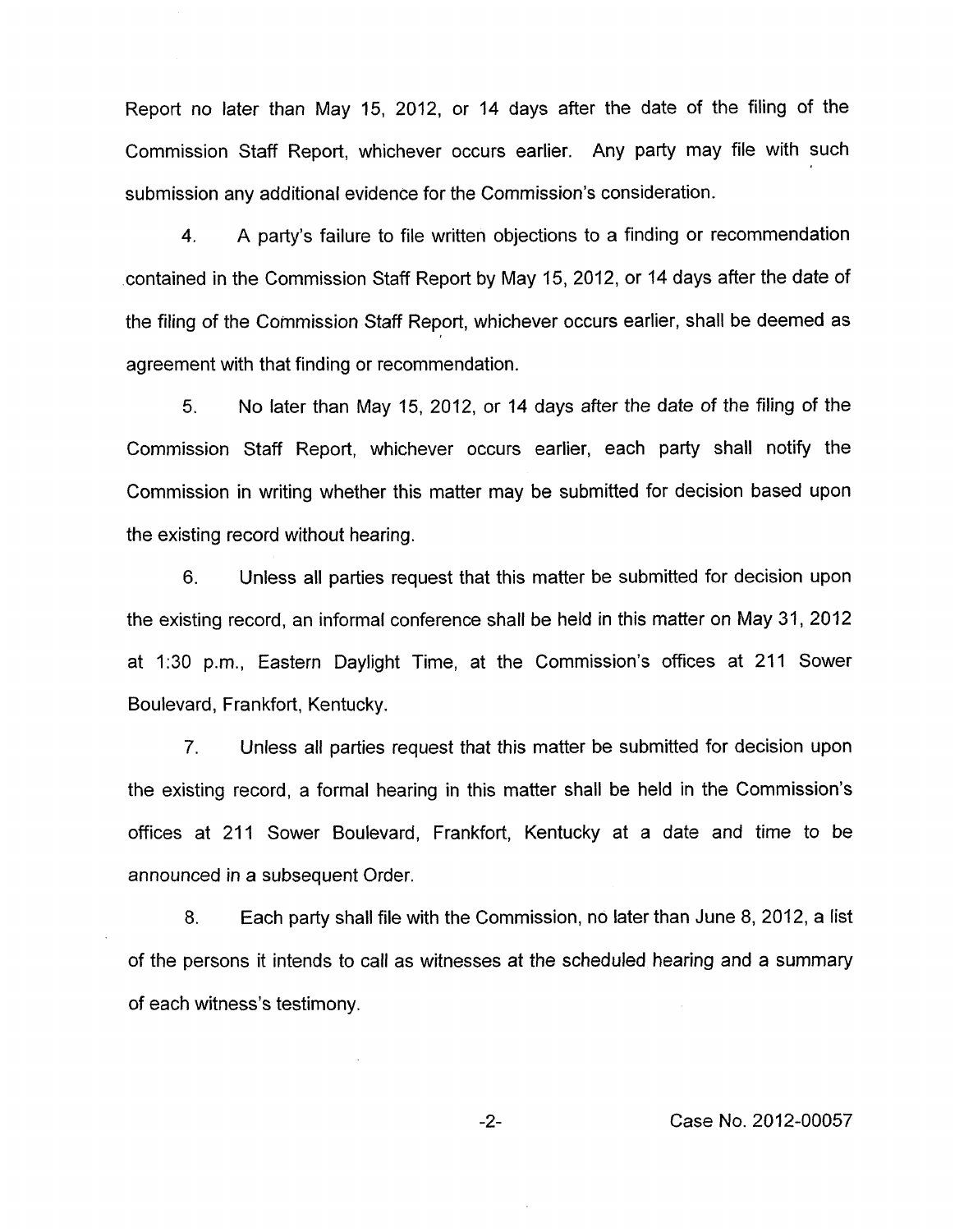9. Ledbetter District shall publish notice of the scheduled hearing in accordance with 807 KAR 5:076, Section 11, no more than 21 days and no less than seven days before the day of the scheduled hearing.

10. Pursuant to KRS 278.360, the record on the formal hearing in this matter shall be by videotape.

11. Commission Staff shall make a written exhibit list and shall file this list with the Commission with all exhibits and a copy of the video transcript of the hearing.

By the Commission



**ATT Difector** Exed Ίd

Case No. 2012-00057